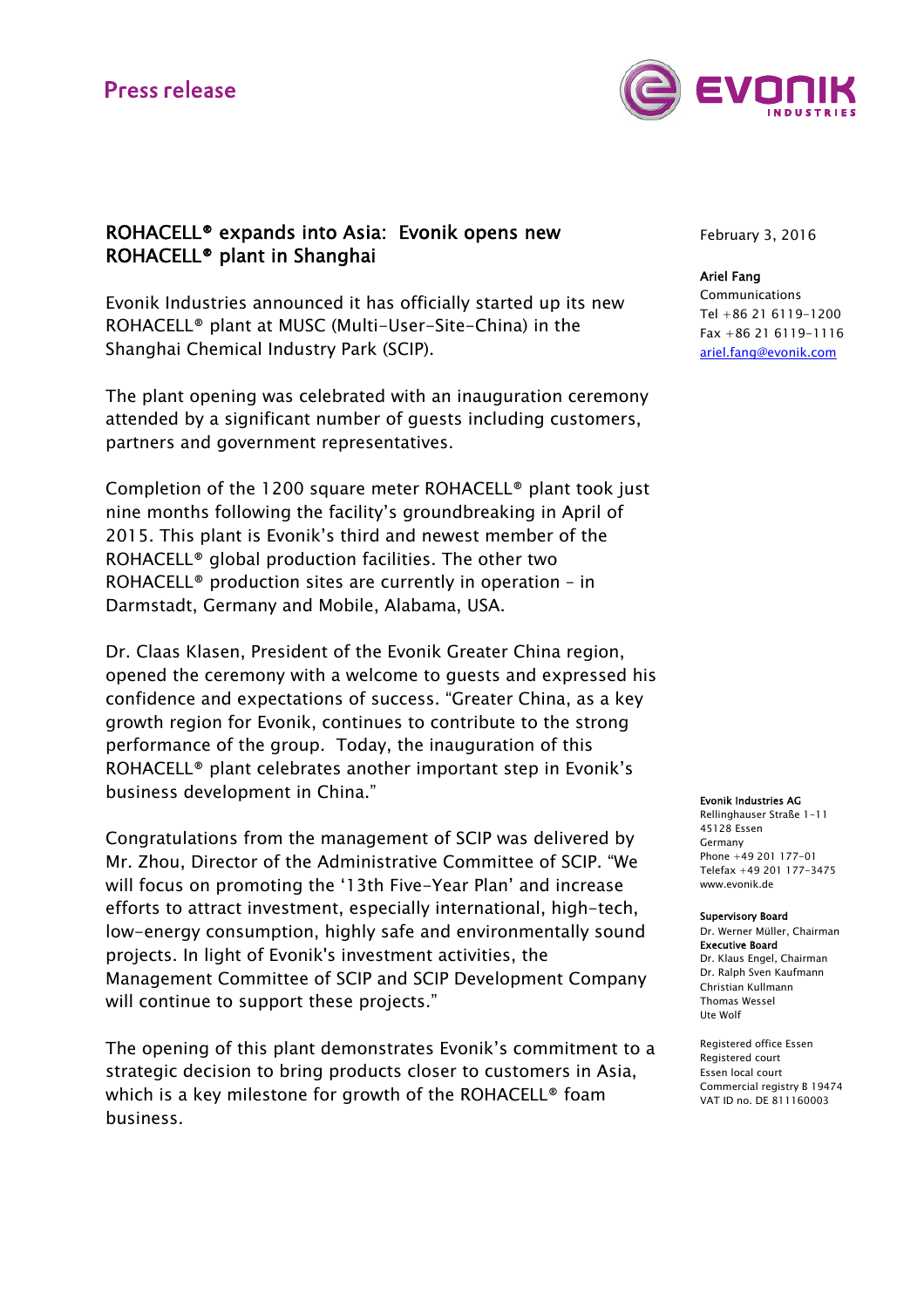# **Press release**



Dr. Matthias Kottenhahn, Senior Vice President & General Manager for High Performance Polymers, shared the ROHACELL® vision and the role the plant plays in opening up new opportunities for meeting customer needs. "This Shanghai plant enables us to efficiently provide our products to customers throughout Asia, while supporting them with a local team and convenient service."

ROHACELL® is a fast growing, innovative structural foam products used worldwide in a variety of industries including aviation, automotive, electronics, medical and sports equipment. The lightweight material has already been applied in Asia's aviation industry, including the regional jet ARJ21-700 and also the prototype of China's first large commercial airliner C919 that is scheduled to enter into commercial service in 2018.



Caption: Plant opening celebrated by (from left): Dr. Andreas Hoff (Evonik), Dr. Jinqiu Chen (Evonik), Dr. Claas Klasen (Evonik), (Mr. Zhou, Director of the Administrative Committee of SCIP) Dr. Matthias Kottenhahn, Ricardo Luiz Willemann (both Evonik)

## Company information

Evonik, the creative industrial group from Germany, is one of the world leaders in specialty chemicals. Profitable growth and a sustained increase in the value of the company form the heart of Evonik's corporate strategy. Its activities focus on the key megatrends health, nutrition, resource efficiency and globalization. Evonik benefits specifically from its innovative prowess and integrated technology platforms. Evonik is active in over 100 countries around the world. In fiscal 2014